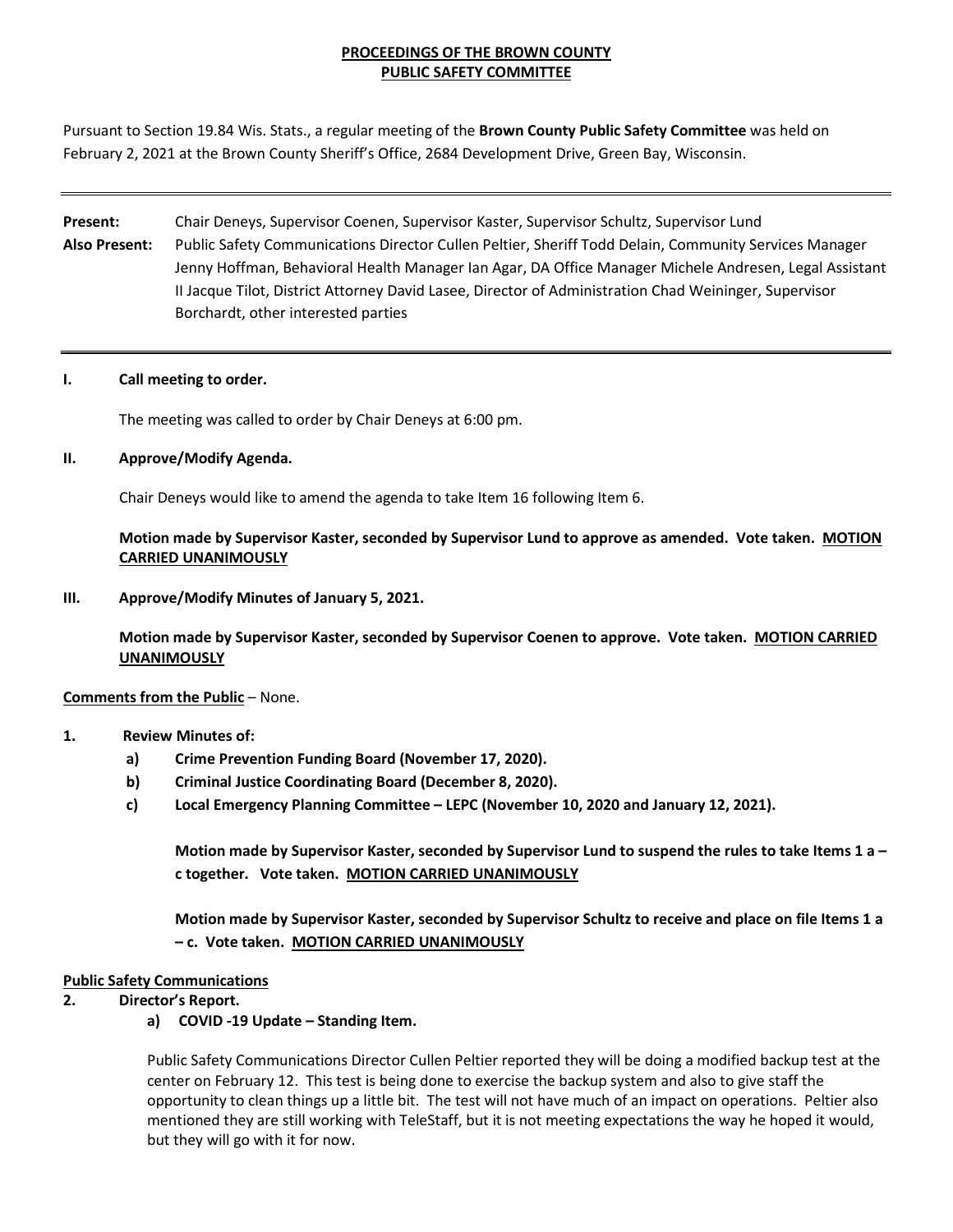Peltier continued that the Public Safety Advisory Board met virtually recently and will continue to do so on a quarterly basis. Regarding the CAD system, Peltier noted they are still working on cleaning up some issues and noted they will not make the final payment to the vendor until those issues are resolved. In terms of staffing, they are currently down two, but they will be sending out offers soon and hope to get the positions filled by mid to late February. Peltier also talked about their budget and said it looked good for the end of the year and he anticipates they will be able to cover the overages in the Emergency Management budget as well.

National Telecomm Week is coming up and although they will not be able to hold any in-person activities, Peltier said they are looking at ways to do some video tributes or similar things. Regarding COVID, they are still following the same protocols they have had since the pandemic began. Peltier noted there was a minor outbreak recently, but they got through the weekend okay and they continue to move forward. Chair Deneys asked if those that were out used the mobile work stations. Peltier responded that those who were off were entitled to pay while they were off, so they did not utilize those work stations.

# **Motion made by Supervisor Schultz, seconded by Supervisor Coenen to receive and place on file. Vote taken. MOTION CARRIED UNANIMOUSLY**

## **Emergency Management**

## **3. Director's Report.**

# **a) COVID – 19 Update – Standing Item.**

Peltier reported for Emergency Management. EM is working on updating their Y cam cards which are statewide disaster cards they do for all the agencies. They are also working on an EOC orientation course as part of an afteraction item from the COVID response and they hope to be able to test it out soon. Peltier continued that the All Hazard Mitigation Plan was approved by the Board at the last meeting and Peltier thanked the committee for that. EM Director Lauri Maki will be working on forming a committee to work on the next Mitigation Plan which will have to be updated again in five years. They are still working on their grant requirements as well as completing their Certified Emergency Manager program which is part of the job duties and requirements.

Peltier continued that the National Weather Service just put out their spring forecast and there will be some meetings coming up on that, but so far the forecast looks a lot better than last year. Peltier concluded by talking about EM's COVID response and informed they continue to work with Public Health on the PPE and logistics as well as some vaccination planning.

# **Motion made by Supervisor Coenen, seconded by Supervisor Lund to receive and place on file. Vote taken. MOTION CARRIED UNANIMOUSLY**

## **Clerk of Courts**

- **4. Clerk of Courts Report.**
	- **a) COVID – 19 Update – Standing Item.**

*No report; no action taken.*

## **District Attorney**

## **5. District Attorney Report.**

**a) COVID-19 Update – Standing Item.**

District Attorney David Lasee and Office Manager Michele Andresen addressed the committee. Lasee informed the office is extremely busy and the overall tenor is pretty stressed. The inability to hold in-person hearings and jury trials during COVID has created an overwhelming backlog of cases throughout the criminal justice system. Lasee continued that at one point there were 120 jury trials scheduled for February and there are still 99 on the calendar, including one cold case homicide trial that is scheduled to take two weeks and will utilize two prosecutors. There is another homicide trial directly after the cold case homicide trial. They have been doing two cases per week since the beginning of the year and that is about double what they normally do. Budgetarily this will be reflected in areas such as expert witness fees and process service fees in 2021. They were over on some things in 2020 such as process service, but they had some savings elsewhere so they should be on budget for 2020. They are keeping track of trials and additional expenses associated with them for 2021. Lasee noted they cut their process service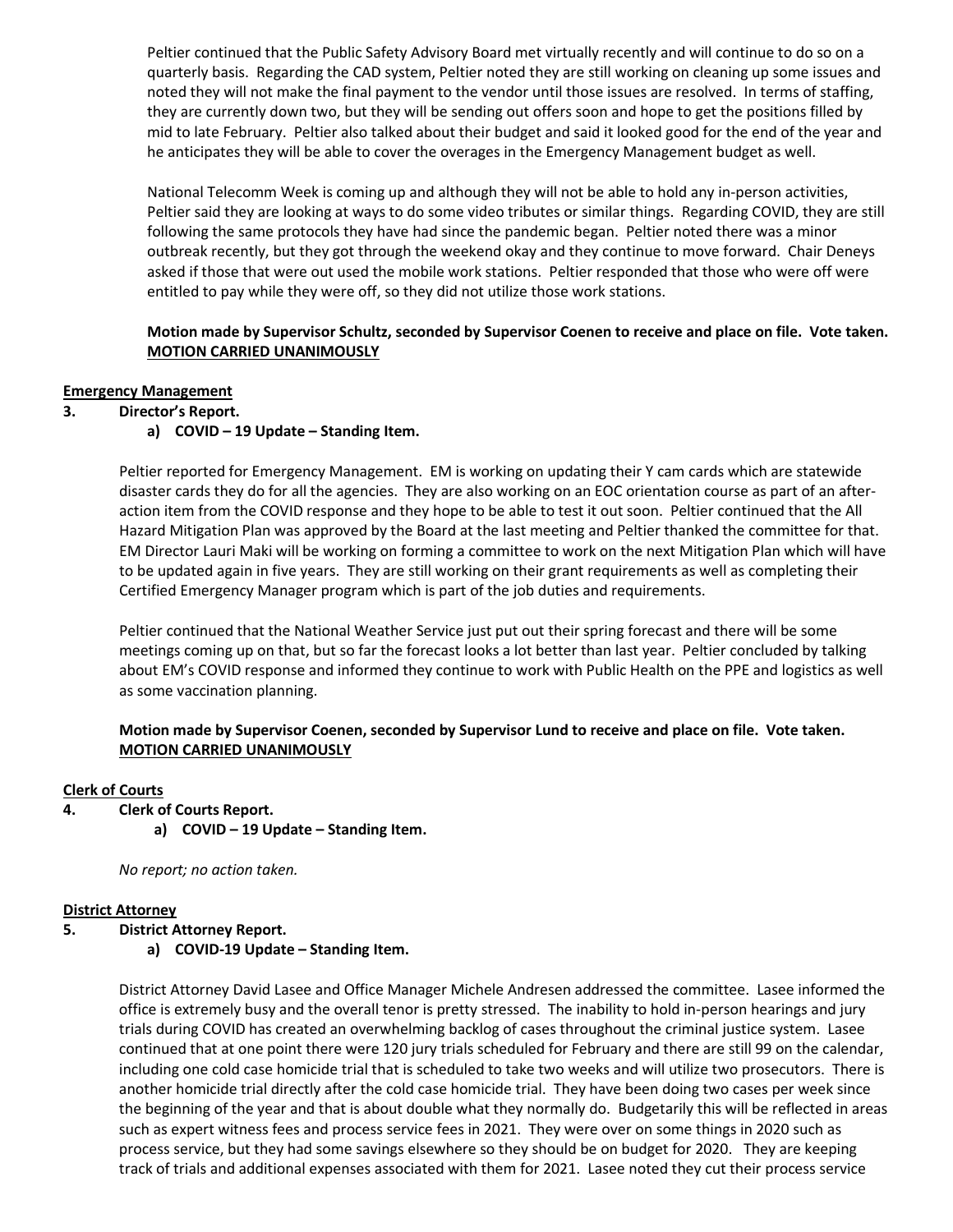budget down to \$20,000 because that was more in line with what they had been doing, especially with the investigators, but for January 2021 they are already at \$3,000 for process service to ADL and \$2,700 for their own staff. Yesterday alone the investigators served 28 subpoenas and Lasee reiterated right now the office is very stressed.

Michele Andresen announced that she has accepted a position as a Court Coordinator for Judge Hock and therefore she will be leaving the DA's office. She thanked the committee and the Board for their help and support over the last five years in making her job easier, especially when it came to the budget. Her position will be posted soon and Lasee informed there are will likely be some good internal candidates and they will also be interviewing outside candidates. The committee thanked Andresen for the work she has done while at the DA's office and Lasee also thanked her and added that she has done a very good job. He noted that he and Andresen have had a number of conversations about feeling helpless when it comes to staff who come to them because they are busy and there is not much that can be done except to tell them to keep doing the best they can.

Lasee concluded by saying that COVID has not had a substantial affect on his staff as most staff have been working remotely. There are some positions that cannot be done remotely, and those people are back working in the office. Andresen added that staff working at home have now gotten their second docking stations which will make things easier for them.

# **Motion made by Supervisor Kaster, seconded by Supervisor Coenen to receive and place on file. Vote taken. MOTION CARRIED UNANIMOUSLY**

# **Circuit Courts, Commissioners, Probate**

**6. Director's Report.**

# **a) COVID-19 Update – Standing Item.**

Judge Hock appeared by telephone. She informed that in some regards things are progressing a little better in the courthouse and they are starting to accomplish a little more than they had during COVID. She noted she had a jury trial last week, has one this week and another scheduled for next week. Regarding the budget, Judge Hock informed there is nothing of concern at this time.

# **Motion made by Supervisor Kaster, seconded by Supervisor Coenen to receive and place on file. Vote taken. MOTION CARRIED UNANIMOUSLY**

*Although shown in the proper format here, Item 16 was taken at this time.* 

## **Medical Examiner**

- **7. Medical Examiner's Report.**
	- **a) COVID-19 Update – Standing Item.**

Medical Examiner Director of Operations Barry Irmen appeared by phone. Irmen informed January numbers do not look too bad, but there were more cases than they have had in January over the last several years. This will affect the financial numbers and Irmen has talked to the Director of Administration about this. The increased numbers are the result of doing more autopsies and more external examinations.

Regarding the new building, Irmen said there has been great progress and the project is still on schedule. He noted there has been some debate about ponding on the roof which should not be there. Public Works is reviewing the roof plan with the roof contractor. Other minor issues have occurred, but they have all been resolved. Carpet has been laid in a good portion of the building and they are currently working on the floor in the lab and autopsy areas. The ceiling grid is in and work is also being done on the cooler and freezer. Things are moving along as they should and on schedule. The substantial completion date is still at the end of May and Irmen said he is coming up every other week for meetings on the building and he also comes up the week between meetings to do walk throughs.

Irmen also updated the committee on COVID. He informed they are still seeing a fairly substantial number of cases coming from scene investigations where the decedents are COVID-positive. Dane County is still testing decedents so there is still a delay. The Medical Examiner's Office is at the mercy of the State Lab of Hygiene who does not do testing on Sundays or holidays and that is creating friction for some of the funeral homes. Irmen feels this is likely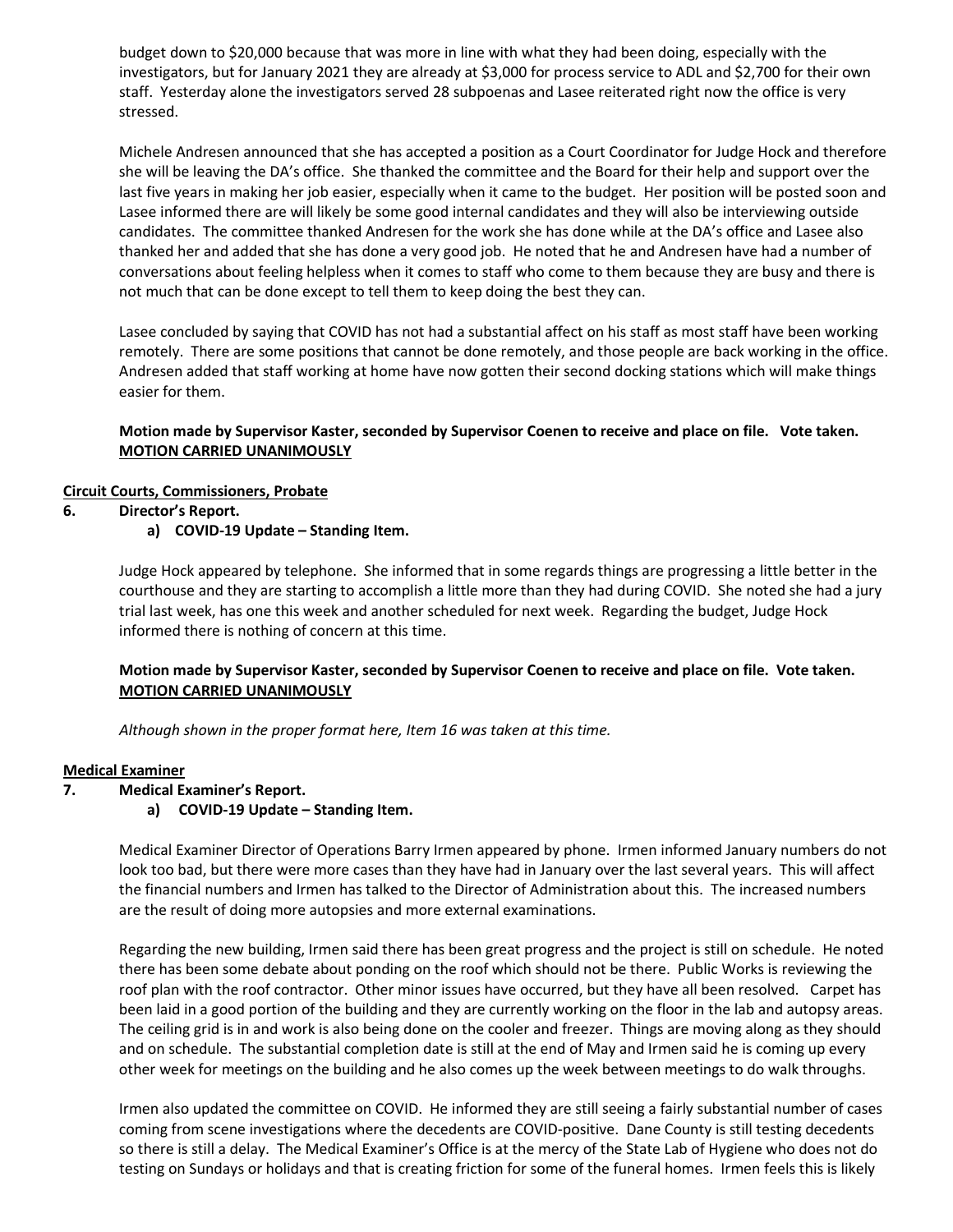going to continue through 2021, although it depends on what happens with the different variants of COVID as well as projected vaccine shortages. Irmen continued that they had one staff member out for a short period of time while awaiting COVID test results and all staff continues to use the appropriate PPE.

Members of the committee who are interested in a tour of the new facility can reach out directly to Irmen.

# **Motion made by Supervisor Schultz, seconded by Supervisor Lund to receive and place on file. Vote taken. MOTION CARRIED UNANIMOUSLY**

## **Sheriff**

## **8. Update re: Jail Addition –** *Standing Item***.**

Sheriff Todd Delain reported he recently found out the jail project is about three weeks behind schedule. It is still anticipated that the new pod will open in April, but not until the end of the month or possibly the first few days of May. Part of the delay is COVID-related, some is related to materials and the rest is due to some change orders that were done to make sure everything is right. Delays like this are not unexpected in projects similar in scope to the new pod, but Delain wanted to be sure the committee was aware of the current status of the project.

Deneys informed that when the committee does their annual jail walkthrough, he would like to be able to tour the new pod before it is opened up for inmates. Delain responded that April would be a good time to do that and he noted that before the state will authorize inmates to be placed in the new pod there is a lot of testing that will be done in the last several weeks of the project to be sure it is secure and safe for inmates.

*Standing item; no action taken.* 

## **9. Budget Adjustment Request (21–004): Any increase in expenses with an offsetting increase in revenue.**

This 2021 budget adjustment is to increase non-governmental grant revenue and related supplies expense for a grant from the Greater Green Bay Community Foundation. Funds are earmarked to purchase a replacement K-9 dog. There is no specific match for this grant, but funding does not include training expenses for the dog.

# **Motion made by Supervisor Lund, seconded by Supervisor Schultz to approve. Vote taken. MOTION CARRIED UNANIMOUSLY**

## **10. Budget Adjustment Request (21-009): Any increase in expenses with an offsetting increase in revenue.**

This request is to increase overtime and fringe benefits to reflect participation in the 2020-21 Local Alcohol Enforcement Task Force grant for the Wis. DOT BOTS Office. This grant passes through the Green Bay Police Department and is shared by other county agencies. Increased expenses for overtime patrols are offset by grant revenue.

This is an annual grant program that has been provided to the County in prior years. However, it was not included in the 2021 budget because the amount had not been determined when the budget was created. This adjustment is for only the calendar year 2021 portion - \$32,000 estimated Brown County share.

# **Motion made by Supervisor Kaster, seconded by Supervisor Schultz to approve. Vote taken. MOTION CARRIED UNANIMOUSLY**

## **11. Budget Adjustment Request (21-010): Any increase in expenses with an offsetting increase in revenue.**

This request is to increase overtime and fringe benefits to reflect participation in the 2020-21 Click It or Ticket/Speed Enforcement Task Force grant from the Wis. DOT BOTS Office. This grant passes through the Green Bay Police Department and is shared by other county agencies. Increased expenses for overtime patrols are offset by grant revenue.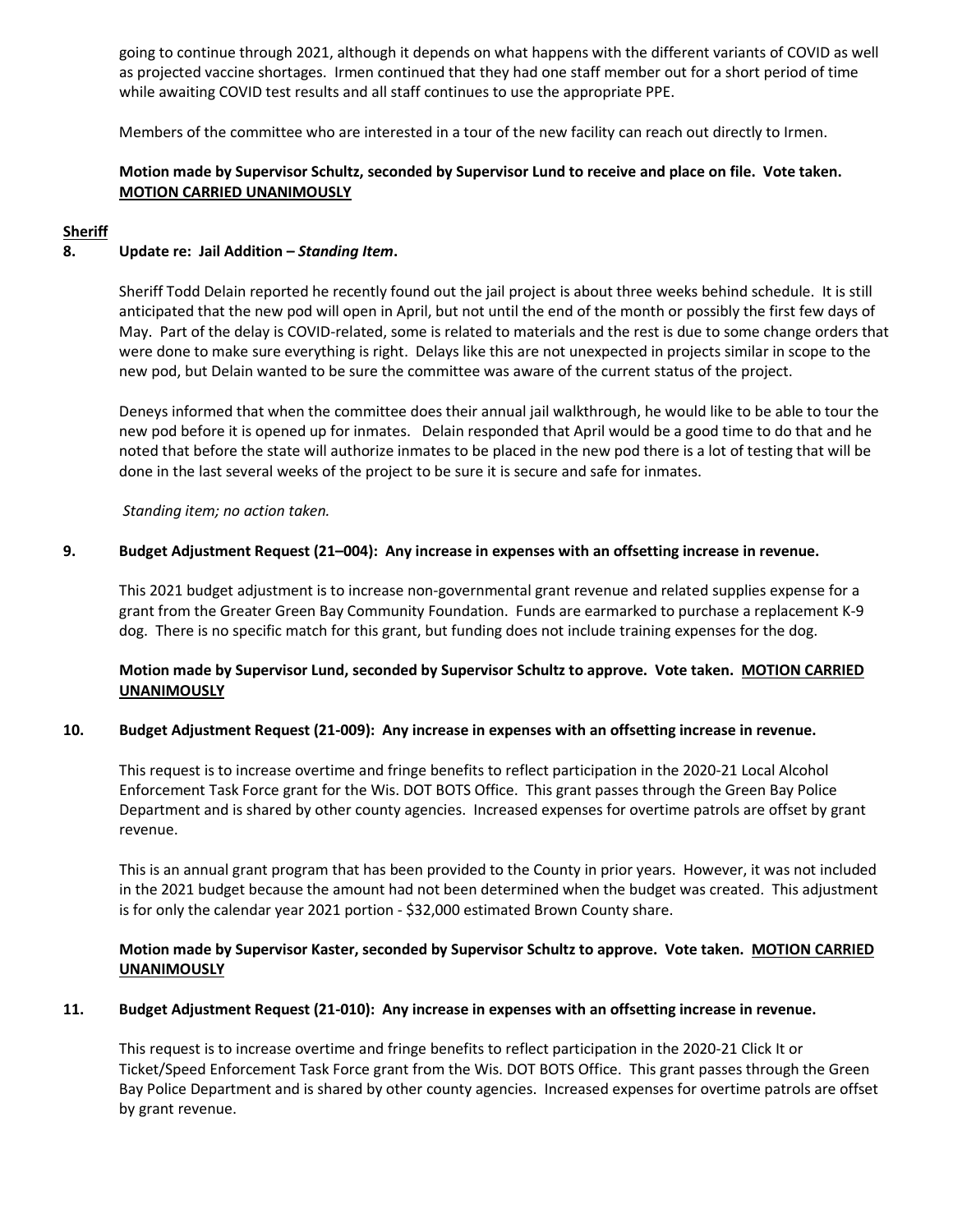This is an annual grant program that has been provided to the County in prior years. However, it was not included in the 2021 budget because the amount had not been determined when the budget was created. This adjustment is for only the calendar year 2021 portion - \$21,000 estimated Brown County share.

# **Motion made by Supervisor Schultz, seconded by Supervisor Lund to approve. Vote taken. MOTION CARRIED UNANIMOUSLY**

## **12. Budget Adjustment Request (21-011): Any increase in expenses with an offsetting increase in revenue.**

This request is to increase overtime and fringe benefits to reflect participation in the 2020-21 OWI Enforcement Task Force grant from the Wis. DOT BOTS Office. This grant passes through the Green Bay Police Department and is shared by other county agencies. Increased expenses for overtime patrols are offset by grant revenue.

This is an annual grant program that has been provided to the county in prior years. However, it was not included in the 2021 budget because the amount had not been determined when the budget was created. This adjustment is for only the calendar year 2021 portion - \$25,000 estimated Brown County share.

# **Motion made by Supervisor Kaster, seconded by Supervisor Schultz to approve. Vote taken. MOTION CARRIED UNANIMOUSLY**

## **13. Discussion regarding RFP for body, squad and interview cameras.**

Delain informed he has been asked about this several times by Board members as well as community members. He noted the Green Bay Packers have expressed willingness to help cover a portion of the cost of body cams and Delain would like to get back to them with some numbers so the Packers can determine what they are willing to cover.

Delain continued that the Green Bay Police Department is already moving forward with body cams through Axon and noted that they did not do an RFP. They are looking at a combination of body cams, squad cams and interview room cameras. Squad and body cams tie together the most and it is important that they are in sync.

After much discussion about this with Sheriff's Department staff, Delain feels the most prudent thing to do is have an RFP drafted to really determine what options are out there and what the cost would be. An RFP would allow all companies to present their product. An RFP would include selection criteria and Delain feels it is important to have other entities impacted by the decision, such as the District Attorney's Office, included in the selection process. Once the cost is determined, that information can be provided to the Packers so they can make a decision as to what they wish to contribute. At this time Delain is looking for direction from the committee and added that an RFP would also be beneficial in the budget process as he would have solid numbers to work with.

Delain continued that the current cameras in the squads are almost six years old and the cameras in the interview rooms have been in place since 2010 or 2011. The squad cams are starting to have some problems and they have been replacing them as they go out.

Schultz questioned if Green Bay realizes that selecting a system on their own is somewhat concerning for other law enforcement agencies in the county as well as for the District Attorney's Office. Delain responded he feels Green Bay made their decision based on what they believe to be the best product and option for them and now the Sheriff's Department will have to adjust accordingly which may make things a little more difficult. Delain does not believe Ashwaubenon has made a final decision on this yet, although they are currently going through the process. The City of De Pere has had body cams for a period of time and they are using the same product that Green Bay is. Delain still feels it is appropriate to see what products are out there because technology is constantly changing and there may be something with a similar platform. He does not want to make a decision on something so significant that will have ongoing operational costs for a significant period of time without knowing all the options.

Delain continued that squad cams are now the norm and the expectation in Wisconsin is to have them in every squad. He is not sure we are there with regard to body cams but based on his experience and being involved in a lot of different organizations, the trend is absolutely moving in the direction that body cams will be the absolute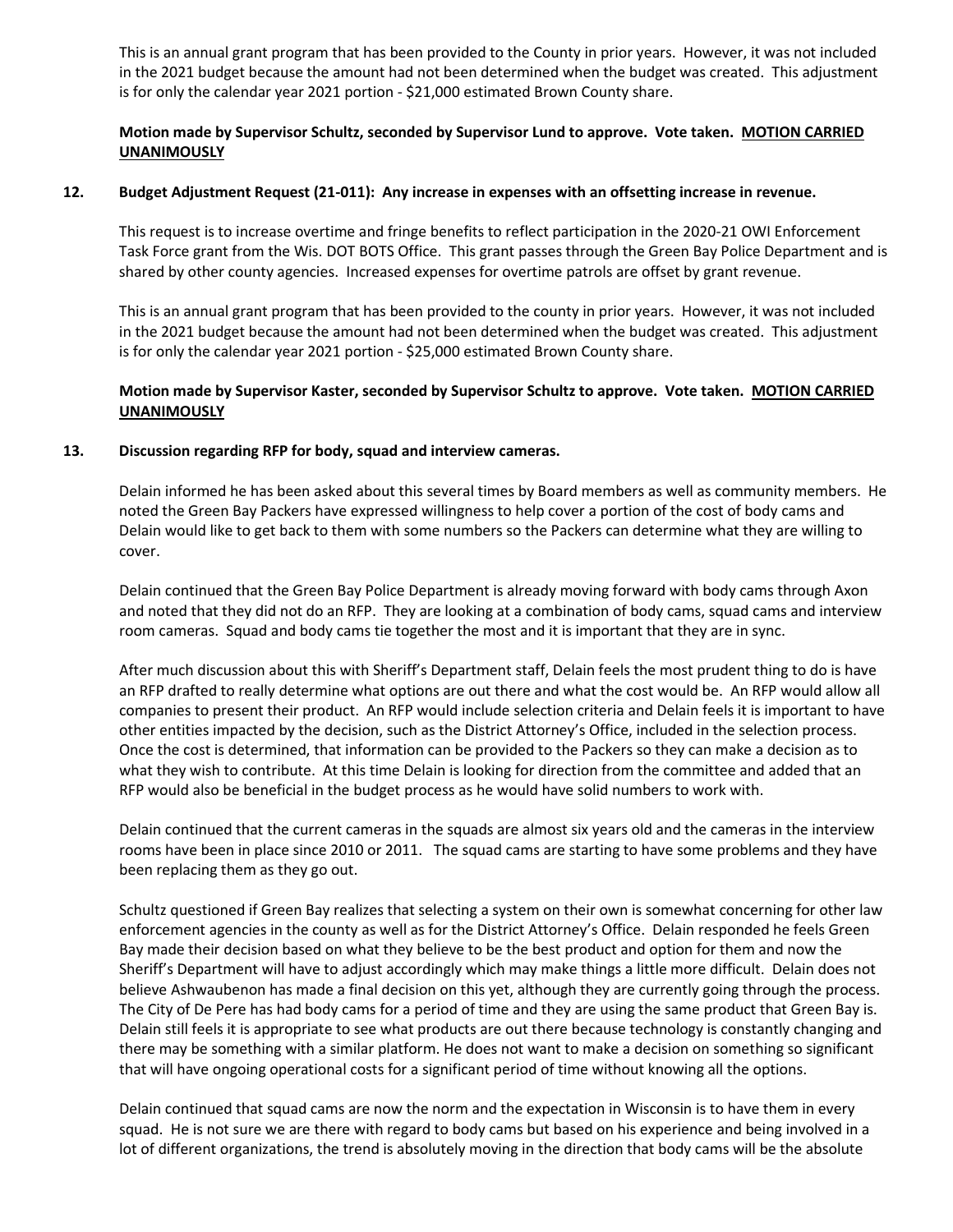minimum standard associated with law enforcement. Having body cams just shows the community what the officers are dealing with and what occurs during specific situations.

Schultz respects Delain's prudence on this and asked if it would be appropriate to contact the GBPD and ask them to wait a little bit so they don't screw things up. Delain responded that he can have a discussion with them and added that if Green Bay and De Pere are both using the same system, to a degree it would make things more complex for us to go with a different option, but ultimately the county needs to do what is in best interest of the District Attorney's Office and the citizens of Brown County.

Kaster asked if Green Bay and De Pere went with body cams, squad cams and interview room cams with Axon. Delain responded that Green Bay is going with Axon for body cams and squad cams, but he is not sure about interview rooms. De Pere has Axon for body cams, but he is not sure about squad cams or interview room cameras. Delain said the interview room component is just a small piece of the puzzle. The important thing is that all components are operational together because of the software involved and the evidence collection behind it which includes processing and redacting. Schultz added it is important the District Attorney's Office is able to efficiently use the product as well. Delain agreed and said he would like to have input from the District Attorney's Office on this to be sure whatever is selected is useful to them and easy to use.

Supervisor Coenen appreciates Delain's perspective in working with the District Attorney's Office on this since they will ultimately be the end user. She agrees with putting out an RFP to see what is available and what will be best for Brown County. Coenen also noted that just because Green Bay and De Pere have already selected a system, Brown County still must do what is best for us and further, not all of Brown County's population resides in Green Bay or De Pere.

Deneys said having a good redaction feature is key, especially when it comes to manpower for records staff.

**Motion made by Supervisor Schultz, seconded by Supervisor Kaster to recommend the Sheriff put out an RFP for body, squad and interview room cameras. Vote taken. MOTION CARRIED UNANIMOUSLY**

## **14. Sheriff's Report.**

## **a. COVID-19 Update – Standing Item.**

Delain informed that a number of his officers have made the decision to get the COVID vaccine. Delain has already had his first dose of the vaccine and officers will start getting their second shot next week. He has encouraged all employees to educate themselves about the vaccine and then make their decision based on that. COVID has not had a significant impact on staff and all staff is still operating under the same procedures they have been since the pandemic began and will continue to do so. They have had a few employees out with COVID, but the number has been greatly reduced compared to last year.

Lund asked Delain about the federal program that provides military vehicles and heavy machinery to law enforcement as this was brought up at the inauguration and it sounded like President Biden was looking at eliminating the program. Delain said the President has indicated he is not a supporter of the program and that is unfortunate. Delain is in support of the program and said Brown County has managed the program well and it has served the Sheriff's Department and citizens of Brown County well over the years. He would like to see the program controlled a little better to see that the equipment is being used appropriately rather than getting rid of the program altogether. Lund doesn't feel the program leads to police brutality or anything like that; he feels it is used in cases where it saves lives. Schultz added that there have been critical incidents in just the last few months where equipment obtained through the program was used by the Sheriff's Office to save lives. Lund said without the program, we would have to buy the equipment and it would be a budgetary item for us and added that the President cannot dictate to the Sheriff's Department how to run their department.

Delain said one of the things that is misunderstood about this program is that there is really two parts to it. One part provides equipment that is controlled, but the other portion is equipment that is given out that is not controlled. There are certain pieces of equipment the Sheriff's Department receives that is always accounted for and can never leave the control of the Sheriff's Department. This equipment is basically on loan to the Sheriff's Department. A piece of armored equipment never actually is the possession of Brown County; it is on loan to us indefinitely and when we are done with it, the equipment needs to be transferred to another law enforcement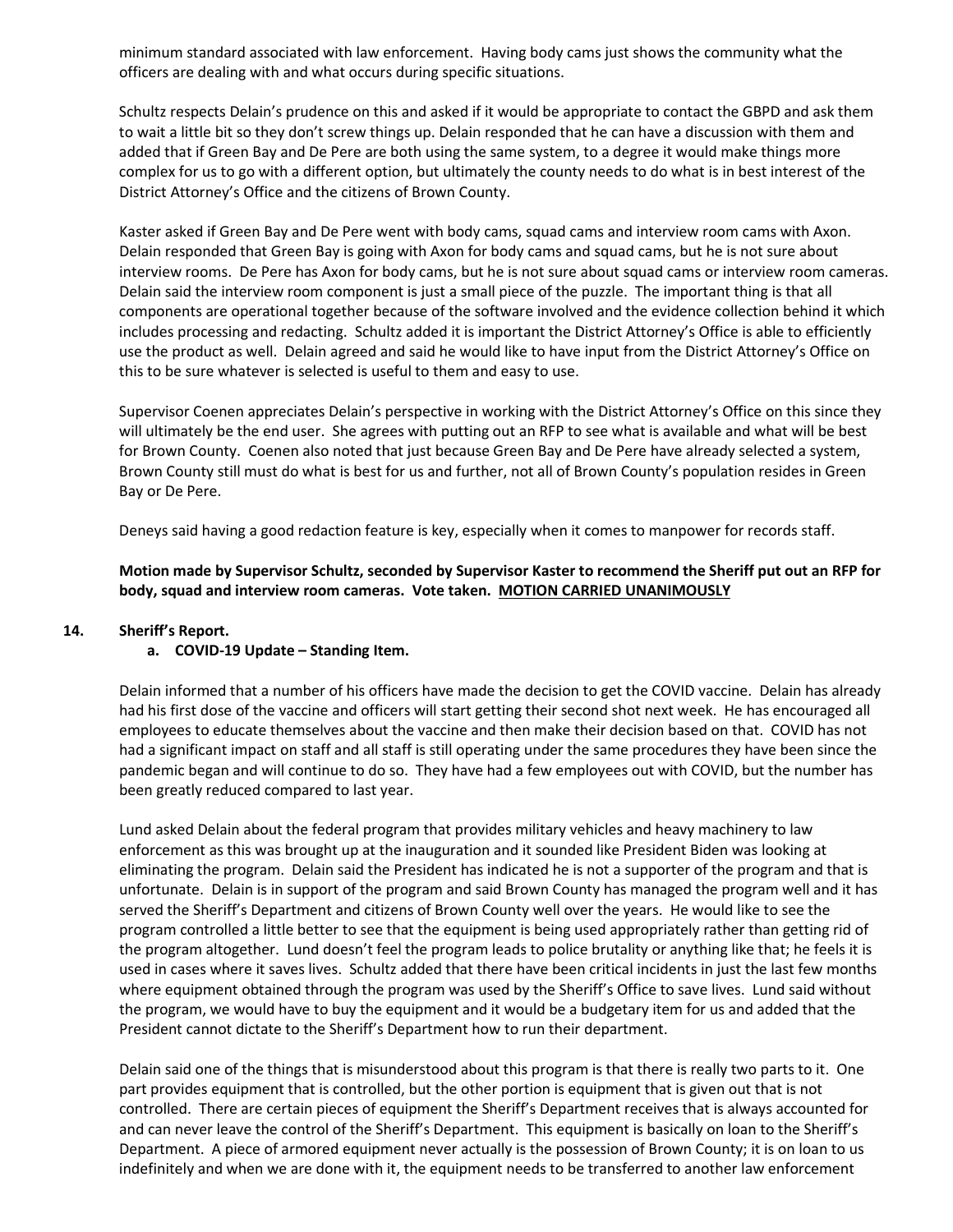agency that can accept it or it has to be returned to the federal government. This includes armored equipment, firearms and components of firearms. These controlled items are the things the Sheriff's Department must report on and information on those items is included in open records requests. Equipment that is obtained on the second part of the program is accounted for for only one year. After one year, that equipment becomes the property of the Sheriff's Department and can be disposed of however Delain chooses. Delain talked about some of the equipment the county has received through this program and reiterated he would support some changes made to the program, but he does not want to see the program end. He said Brown County only uses the equipment obtained through the program after officers are fully trained and only in situations where the equipment is necessary.

Delain continued that the DOC is not paying for inmates being housed in the Brown County Jail again and they are also only accepting a small number of inmates sentenced to prison, if any at all. At one point Brown County was allowed to ship four inmates every other week. Then there were COVID issues in the prison system and they no longer took sentenced inmates in. As of yesterday, there were 60 inmates in the jail that have been sentenced to prison. The taxpayers of Brown County are paying to house these inmates and provide food and medical care at the rate of about \$50 per day per inmate. Delain does not have any option other than to continue to house these inmates and he noted that many of them are violent offenders that cannot just be released.

Delain has also recently received notice that effective February 1 the DOC will no longer be able to pay the county to house these inmates. He recalled that last year this committee directed him to send a letter to the DOC which resulted in the DOC paying the county for housing the inmates with funds from the CARES Act. The county received a significant amount of money during this time. Delain would rather not hold these inmates in Brown County, but because there is no alternative, he feels it is only fair that the county be reimbursed for the costs. Delain continued that the Badger State Sheriff's Association is working on a letter that will be sent to the DOC stressing the importance of the State of Wisconsin paying the counties for housing these inmates. Delain will also be reaching out to our local representatives to let them know what is going on.

Coenen asked if this could have anything to do with staffing in the prisons. Delain does not want to guess what the reason is, but he has been told it is related to COVID. He has also been told by jail administrators that they are able to move inmates from one institution to another, but they are not taking them in from county jails.

Borchardt feels this is another reason to be sure our state representatives are at the next meeting to hear about this issue as well as the public defender issue talked about earlier.

Coenen asked if Delain is planning to send another bill to the state. Delain responded that he fully intends to send a bill with an explanation that he does not believe it is fair for the county to have to house these inmates at the county's expense. The County Executive and Director of Administration are also aware of this issue and the County Executive has asked Delain to reach out to Milwaukee County and he will be doing this soon. It is Delain's understanding that Milwaukee County is currently housing over 200 inmates that are supposed to be in the state prison system. Coenen said she appreciates Delain staying on top of this and she is definitely in favor of him sending another bill to the state.

Lund feels this is more about long-term effects in the prison system than it is about COVID. He does not think there is enough room in the prisons, and the state does not want to build any more facilities. He feels this is going to lead to long-term effects in the justice system if the state does not take a top down approach. Brown County cannot keep fixing statewide problems.

Delain concluded his report by saying the year-end budget figures for 2020 are not in yet, but he feels the Sheriff's Department should end the year fine.

## **Motion made by Supervisor Coenen, seconded by Supervisor Kaster to receive and place on file. Vote taken. MOTION CARRIED UNANIMOUSLY**

**Communications –** None.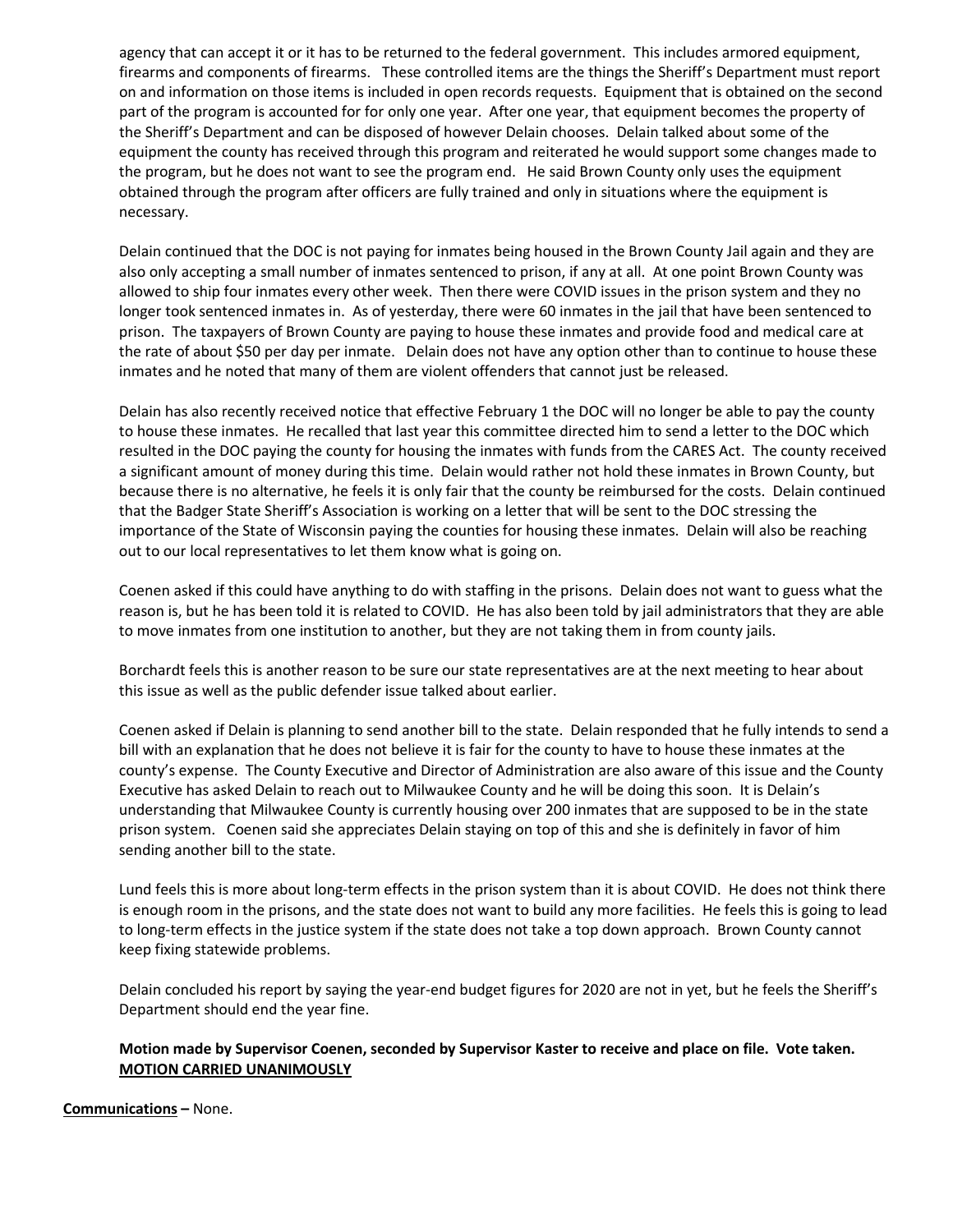# **15. Update regarding Mental Health Social Worker Position as referenced in October 13, 2020 Criminal Justice Coordinating Board Minutes;** *referred from last meeting.*

Community Services Administrator Jenny Hoffman and Behavioral Health Manager Ian Agar addressed the committee. Agar provided a handout, a copy of which is attached, and outlined the data in the handout.

Agar continued that they are recruiting for a second Mental Health Social Worker and that position will work with the Green Bay Police Department, Ashwaubenon Police Department, De Pere Police Department and Brown County Sheriff's Department.

Hoffman informed there was interest in adding a second position based on the success of the first position and she thanked this committee and the Board for approving the position for the budget. Hoffman and Agar have been working with all the jurisdictions as well as Health and Human Services Director Erik Pritzl and Crisis Coordinator Josh Zimmer to pull information together. This has been a little challenging as there will be one clinician team working with four different jurisdictions. There also have been some challenges with regard to demographics, travel and transportation, COVID and non-ride alongs.

Some of the other items they are working on are the MOUs that are necessary with each jurisdiction. At this time the MOUs have been signed by the jurisdictions and are currently awaiting final approval from Corporation Counsel. Interviews for the second position have just concluded and the interview panel included representation from the Sheriff's Department and Green Bay Police Department. An offer has been made to a candidate, but they are not ready to announce the candidate yet.

Hoffman continued that they have also looked at some of the things they have learned from the Green Bay Police Department and noted they have shared some really good information, mostly about building the relationship between the clinician and the officers and the integration of the clinician into the law enforcement world and vice versa. They are also working on scheduling, safety protocols, policies and a training plan as well as measuring outcomes similar to what was shared tonight because they want to make sure they can show success with the position.

Schultz said this is new to him and he thinks it is awesome. He asked if the SMART person is dispatched at the same time as law enforcement, or if they are called in if the police department thinks they need them. Agar responded that the SMART person is called in by the police department. Hoffman added that law enforcement secures the scene and the clinician is then brought in. Schultz thanked Agar and Hoffman for their work on this and said it is an awesome program.

Deneys said he recently heard of a situation where an EM1 call had to be taken to Winnebago because of the lack of vacancy in Brown County and asked if this is a problem that comes up often. Agar responded that the census at Nicolet Psychiatric Hospital and local providers has not been at capacity and he speculated that there was either a level of dangerousness associated with the person that would require placement outside Brown County or there was a COVID condition which would prevent them from being placed at Nicolet. Even after all that, there would not have had to been capacity at Willow Creek or Bellin, but without more specific information, he cannot say for sure why this person was taken to Winnebago. Hoffman added that they try to keep people local when possible and Agar said about 50% percent of the placements are at Nicolet and the remaining placements typically go to Willow Creek or Bellin.

Deneys informed he would like Hoffman and Agar to come back before the committee next year to give an update as to how things are going with the second clinician in place.

Delain informed the relationship with the Sheriff's Department and Health and Human Services is very good. The Sheriff's Department is continuously working with Human Services to try to improve mental health services for those in the community as well as those in jail. He said they are also working with the clinician team to get them to understand the capabilities of the jail so they can understand whether or not someone belongs at some other location than the jail. For example, Nicolet Psychiatric has a lot more resources available for mental health and observation than the jail does. The jail does not have the same resources or ability to monitor someone who is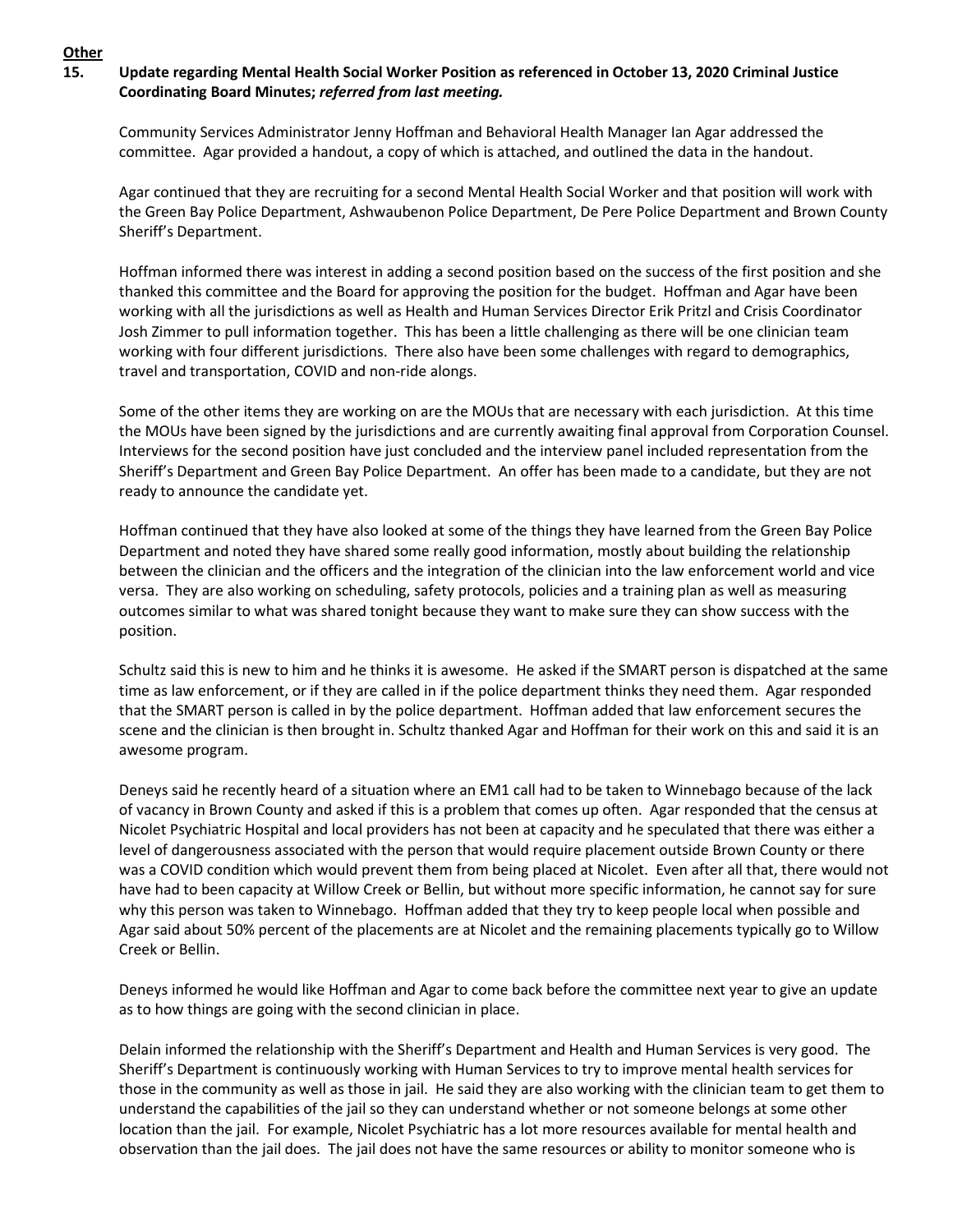going through a mental health crisis at the jail. They have been working to ensure the clinicians are more familiar with what the jail can safely monitor.

# **Motion made by Supervisor Lund, seconded by Supervisor Coenen to receive and place on file. Vote taken. MOTION CARRIED UNANIMOUSLY**

# **16. Update re: Difficulty Getting Public Defenders Appointed as referenced in October 13, 2020 Criminal Justice Coordinating Board Minutes;** *referred from last meeting***.**

Judge Hock informed the difficulty in getting public defenders appointed is an ongoing and alarming issue in Brown County. She noted the rate for public defenders was raised from \$40 an hour to \$70 an hour and that helped get cases assigned about a year ago, but the reality is that \$70 is not enough to make it worthwhile for a lot of attorneys to take cases. Judge Hock also feels there are less attorneys in Brown County taking public defender cases.

She continued there are more and more people being held in custody without attorneys that qualify for public defenders. There was recently a case decided by the Wisconsin Court of Appeals that says if someone is waiting for a preliminary hearing for 113 days, their case needs to be dismissed and she noted that in Brown County it would not be shocking to have someone in custody for 113 days awaiting a preliminary hearing. This is an issue that those entities in the criminal justice system are trying to work on. Meetings have been held with the DA's Office, Public Defender's Office, Court Commissioners and Judges to see what can be done to address this situation. Judge Hock would like to do a formal presentation at the next Public Safety Committee meeting with these entities to discuss this in greater detail and talk about some potential ways to help solve the problem. She wants the committee to be aware that the potential solutions would all have significant impacts on the budget.

Lasee added this problem really impacts the entire criminal justice system. He has been filing letters with the courts asking them to appoint lawyers when the Public Defender's Office cannot appoint them because there is a safety interest in moving these cases forward. Lasee continued that the delays in Brown County on some of these cases are so significant that we could have a constitutional speedy trial violation which could end up with a case being dismissed with prejudice and it would likely be a violent crime as those are the cases that have the most difficulty getting public defender's appointed. In addition to the hourly rate being low, the local Public Defender's Office has so much turnover and the young new lawyers are not qualified to take these complex cases. Lasee noted there was a case recently where the defendant waited in custody for a year to have a public defender appointed. Judge Hock added that if the court appoints an attorney the county must pay the attorney whereas if the Public Defender's Office appoints an attorney, the state pays.

Supervisor Borchardt asked if Supervisors could go to the WCA to advocate for a solution and informed she would be willing to make phone calls because if this problem exists in Brown County, it is probably happening across the rest of the state. Judge Hock responded that prior to the increase to \$70 an hour, it had been 20 years since there was a rate increase and she does not know if the state would entertain another rate increase so quickly. She also said she has been informed this problem does not exist in Milwaukee and Dane counties which may mean there would not be much support for increased rates. Judge Hock feels it may be worth a try to do some advocating for this, but she does not know how effective it would be. Borchardt reiterated she would be willing to make some calls to Supervisors in other counties as well as reaching out to WCA to see where the meter lies regarding moving this forward. Deneys suggested Borchardt hold off on making phone calls until after the presentation at the next Public Safety meeting.

Supervisor Schultz asked why Milwaukee and Dane counties do not have similar problems getting public defenders appointed. Lasee feels those may be more attractive places to live for young lawyers right out of law school and it is typically young lawyers who take the public defender cases. The criminal defense bar in Brown County is mostly seasoned attorneys who have been around for a while and do not want to take cases for \$70 an hour when they can bill private pay clients double that. Lasee added that Milwaukee charges three times the number of felonies Brown County does, but they also have 108 prosecutors compared to Brown County's 18 prosecutors. Lasee said there also seems to be some disparity in the way larger counties look at crime, but he does not feel that Brown County over charges crimes either.

Borchardt suggested that our state representatives be invited to attend the presentation at the next meeting.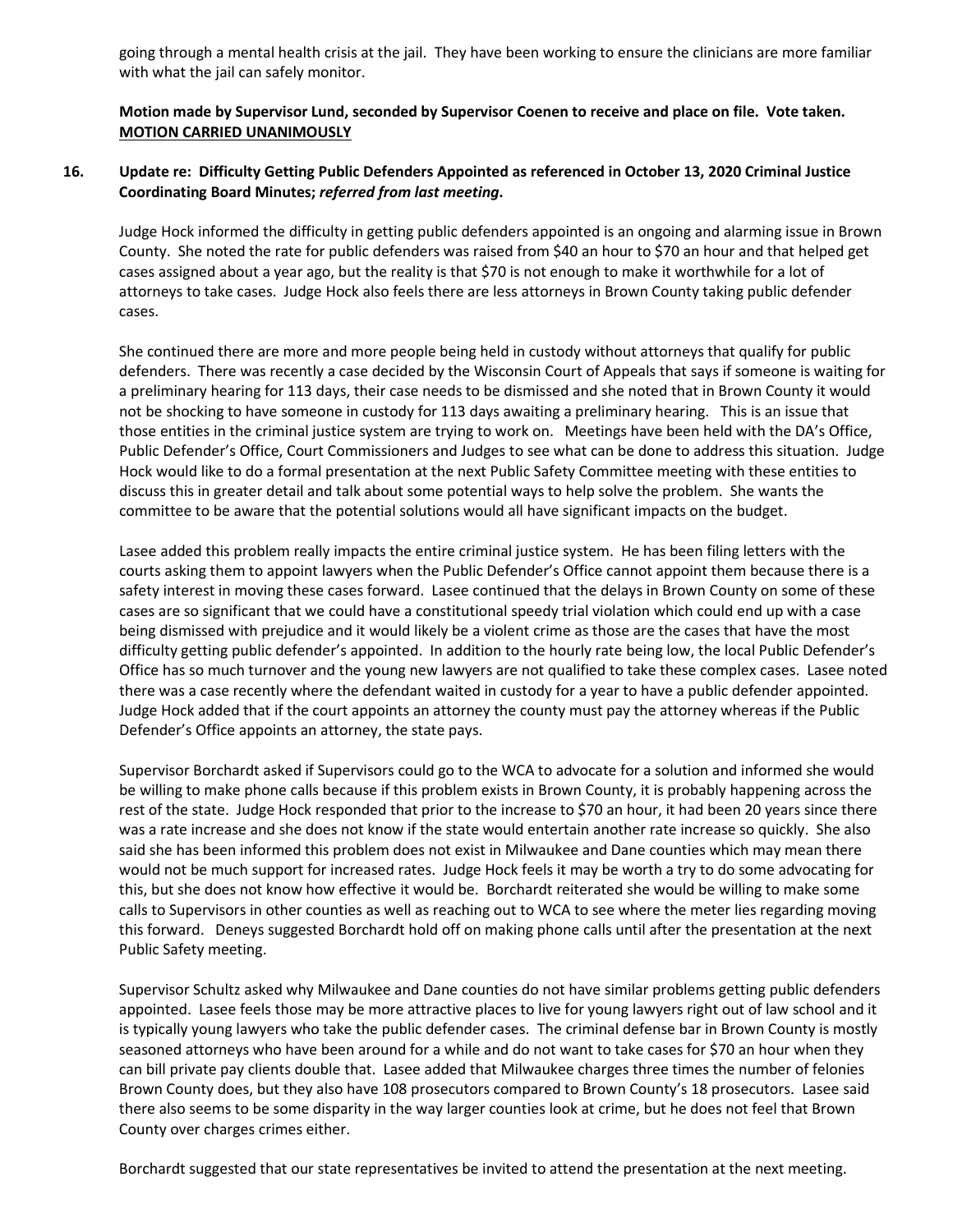**Motion made by Supervisor Lund, seconded by Supervisor Schultz to refer to next month's meeting for a presentation. Vote taken. MOTION CARRIED UNANIMOUSLY**

**17. Audit of bills.**

**Motion made by Supervisor Coenen, seconded by Supervisor Schultz to approve the audit of the bills. Vote taken. MOTION CARRIED UNANIMOUSLY**

- **18. Such other matters as authorized by law.** None.
- **19. Adjourn.**

**Motion made by Supervisor Kaster, seconded by Supervisor Coenen to adjourn at 7:42 pm. Vote taken. MOTION CARRIED UNANIMOUSLY**

Respectfully submitted,

Therese Giannunzio Administrative Specialist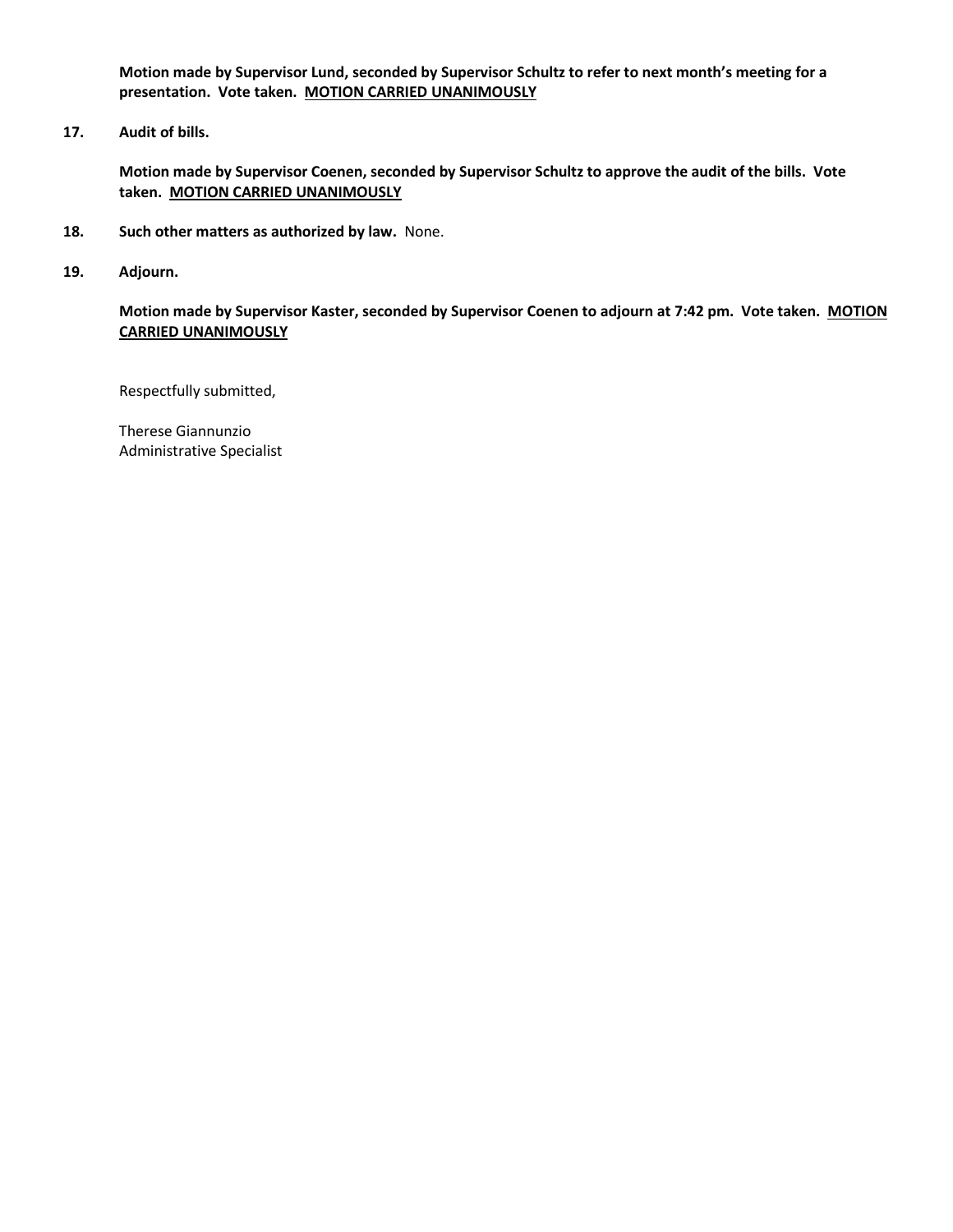Brown County Systemwide Mental Health Assessment and Response Team 2020 Statistics Data collection continues to be any area of development for this team. All efforts are made to ensure the accuracy of the information being presented.

Overall, the Systemwide Mental Health Assessment and Response Team (SMART) had 1,341 client contacts involving 538 unique clients. This averages to be 2.49 contacts per person served. These contacts vary from face-to-face interactions, assessments, phone calls, follow-up, and emails from or regarding specific individuals. Of the 328 interactions that were completed faceto-face, 165 (50.3 %} of the contacts resulted in a formal crisis assessment being completed after meeting criteria for an assessment. Crisis assessments are completed when the client's situation is caused by an apparent mental disorder which results in a high level of stress or anxiety for the individual, persons providing care for, or the public which cannot be resolved by the individuals existing coping methods.

| SMART Team Unique Individual Contacts for Adults and Youth |       |
|------------------------------------------------------------|-------|
| $(n=538)$                                                  |       |
|                                                            |       |
| Adult                                                      | Youth |
| 485                                                        |       |

| Source of SMART Team Referrals that Resulted in an Assessment $(n=165)$ |                  |                |  |  |
|-------------------------------------------------------------------------|------------------|----------------|--|--|
|                                                                         | Adults $(n=130)$ | Youth $(n=35)$ |  |  |
| <b>Concerned Person</b>                                                 |                  |                |  |  |
| Dispatched                                                              | 104              | 30             |  |  |
| Follow-up                                                               |                  |                |  |  |
| PD Internal Referral                                                    |                  |                |  |  |
| <b>SMART Team Referral</b>                                              |                  |                |  |  |

# **Source of SMART Team Referrals:**

**Concerned Person-** An individual makes direct contact with the clinician or one of the officers apart of the SMART Team and relays information regarding a potential situation that may need a response.

**Dispatched-** The contact was initiated from the law enforcement dispatch system.

**Follow-up-The** contact was initiated as follow-up, after an initial contact with the individual had already been made previously.

**PD Internal Referral-** The contact was initiated by an internal referral from a Green Bay Police Department officer. This would also include calls where assistance from the SMART Team is requested.

**SMART Team Referral-The** contact was initiated by a member of the SMART Team. For example, a case manager requests that the SMART Team attempt to make contact with an individual. These would include "jumped calls" that the SMART Team chooses to respond to.